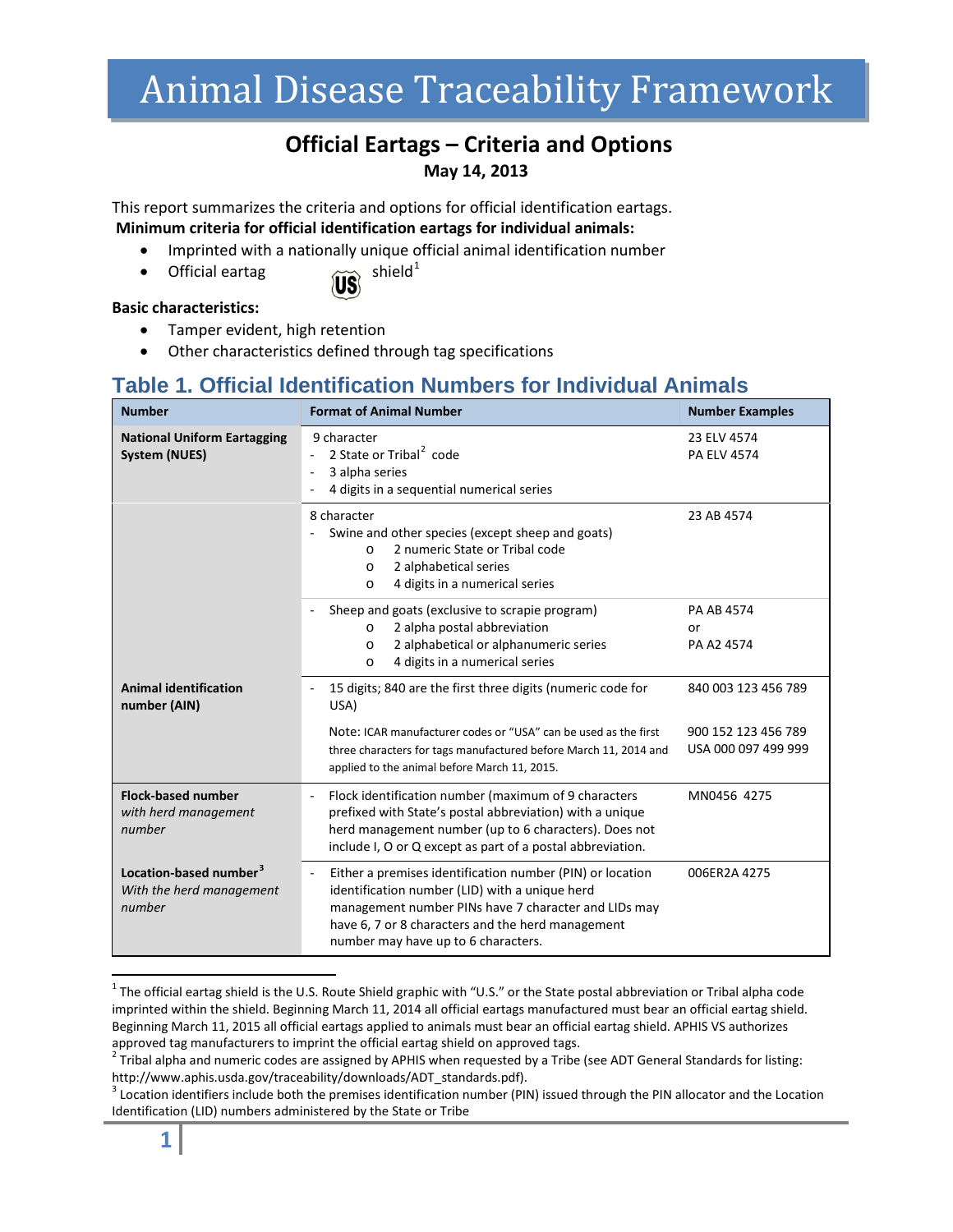| <b>Official Identification Eartags</b>                                                            | <b>General Explanation</b>                                                                                                                                                                                                                                                                                                                                                                                                                                                                                                                                                           |  |
|---------------------------------------------------------------------------------------------------|--------------------------------------------------------------------------------------------------------------------------------------------------------------------------------------------------------------------------------------------------------------------------------------------------------------------------------------------------------------------------------------------------------------------------------------------------------------------------------------------------------------------------------------------------------------------------------------|--|
| <b>Official Vaccination Eartag</b><br>(Brucellosis)<br>(See Table 3.)                             | Restricted use for bovine and bison brucellosis calfhood vaccination.                                                                                                                                                                                                                                                                                                                                                                                                                                                                                                                |  |
| <b>National Uniform Eartagging</b><br><b>System (NUES) Tags</b><br>(See Tables 4 and 5.)          | Commonly referred to as "Silver" or "Brite" tags.<br>Historically used for disease testing and interstate movement.<br>VS Memorandum 578.12 revised March 15, 2011 to allow distribution to<br>producers through State and Tribal authorities.                                                                                                                                                                                                                                                                                                                                       |  |
| <b>Animal identification number</b><br>(AIN) "840" Tags<br>(See Table 6.)                         | Provided directly to producers from manufacturers [or their distributors),<br>or to producers through accredited veterinarians or animal health officials.<br>Various sizes, shapes, colors. Visual only or with variable frequency RFID<br>technology. The visual imprinting of the AIN on the tag is the official<br>identifier for AIN tags with radio frequency technology. AIN tags may be<br>imprinted with additional information for program identity, e.g., age,<br>source programs.<br>Note: 840 AINs are available in microchip implants for equine and other<br>species. |  |
| Sheep and goat tags<br>(See Tables 7 and 8.)                                                      | Serial and flock identification tags including scrapie flock certification<br>program tags approved through the scrapie program and provided at no<br>cost to producers, markets, veterinarians, etc., through State or AVIC<br>offices. "840" tags are also provided for regulatory work in infected and<br>exposed flocks. Producers may purchase customized flock identification or<br>"840" tags from approved tag manufacturers.                                                                                                                                                |  |
| <b>Premises identification</b><br>number (PIN) tags -<br><b>Slaughter swine</b><br>(See Table 9.) | Imprinted with premises identification number. Various tags approved<br>through authorized manufacturers.                                                                                                                                                                                                                                                                                                                                                                                                                                                                            |  |

## Table 2. Summary of USDA Official Eartags (does not include official reactor tags, etc.)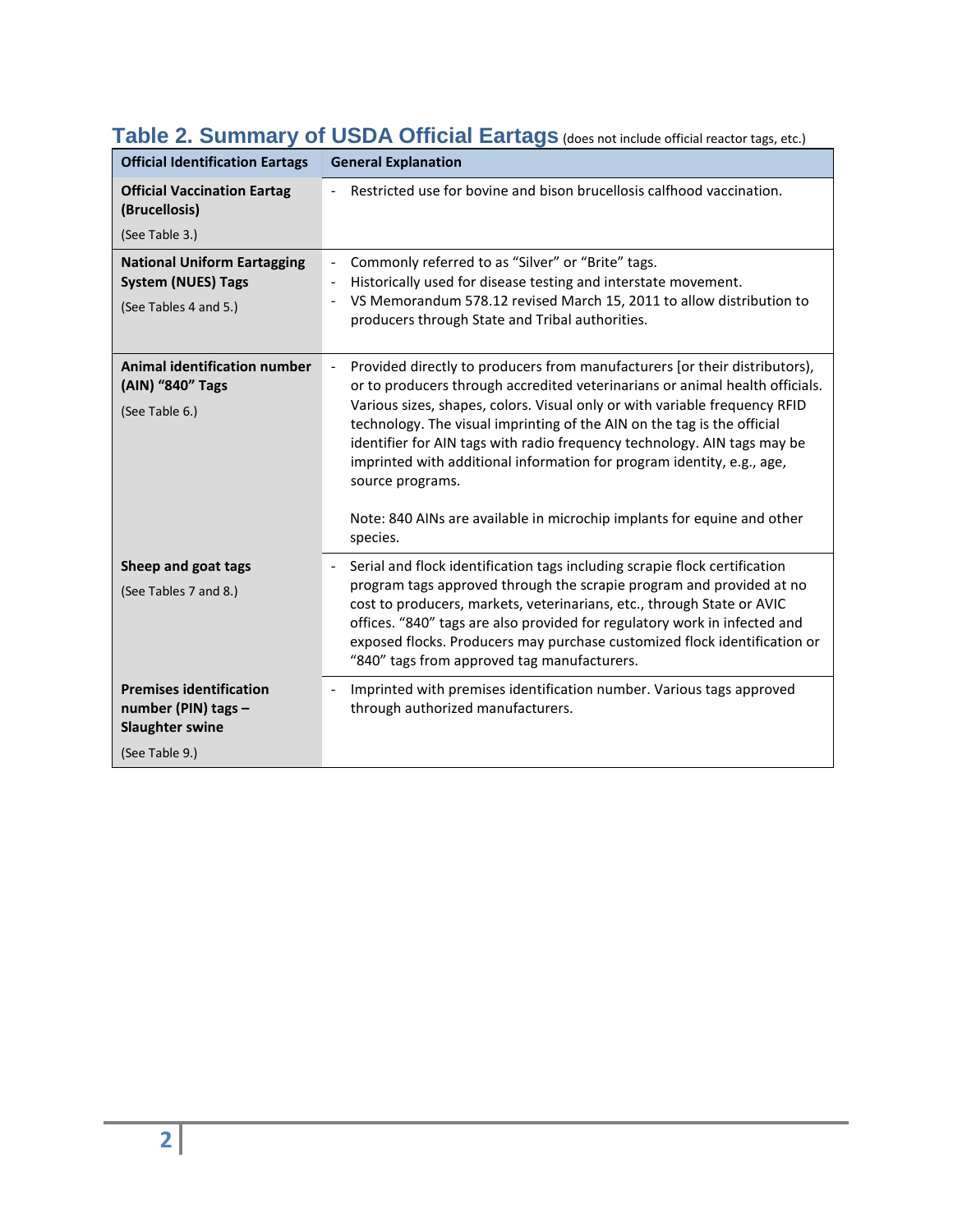| <b>Tag Information</b>                       | <b>Description</b>                                                                                                                                                                                                                                                                                                                                                                                                                                                                                                                                                                                      |
|----------------------------------------------|---------------------------------------------------------------------------------------------------------------------------------------------------------------------------------------------------------------------------------------------------------------------------------------------------------------------------------------------------------------------------------------------------------------------------------------------------------------------------------------------------------------------------------------------------------------------------------------------------------|
| Program use                                  | <b>Brucellosis</b>                                                                                                                                                                                                                                                                                                                                                                                                                                                                                                                                                                                      |
| <b>Material type</b>                         | Metal                                                                                                                                                                                                                                                                                                                                                                                                                                                                                                                                                                                                   |
| <b>Color</b>                                 | Orange<br>(APHIS 91-45-013 "Brucellosis Eradication: Uniform Methods and Rules", October 1, 2003)                                                                                                                                                                                                                                                                                                                                                                                                                                                                                                       |
| Species used on                              | Cattle and bison, applied to the right ear only                                                                                                                                                                                                                                                                                                                                                                                                                                                                                                                                                         |
| Information on the tag                       | Front of tag<br>- 2 State code<br>- "V" followed by 2 alpha characters in series<br>- 4 numbers in a sequential numerical series<br>Example: 23VFE0578                                                                                                                                                                                                                                                                                                                                                                                                                                                  |
|                                              | Back of tag<br>- "VAC" to reflect the brucellosis vaccination and official eartag shield                                                                                                                                                                                                                                                                                                                                                                                                                                                                                                                |
| <b>Additional printing</b><br>specifications | "T" and "S" is used following the State code to avoid duplication of numbers when the "V"<br>series has been completely used.                                                                                                                                                                                                                                                                                                                                                                                                                                                                           |
| Issued/distributed to                        | State/Federal employees & accredited veterinarians performing official brucellosis<br>vaccination                                                                                                                                                                                                                                                                                                                                                                                                                                                                                                       |
| <b>Distribution</b><br>records/reporting     | Record of tags issued<br>- The date, receipt, and the first and last serial number of the tags issued should be<br>recorded.<br>Record of tags applied<br>- Permanent record of tags applied.<br>- Record of brucellosis vaccination (VS Forms 4-24 and 4-26)                                                                                                                                                                                                                                                                                                                                           |
| <b>Other comments</b>                        | <b>CFR</b> definitions:<br>Official vaccination eartag. An APHIS approved identification eartag conforming to the<br>alpha-numeric National Uniform Eartagging System which provides unique identification for<br>each animal. The eartag shall have a "V" followed by 2 letters and 4 numbers. States which<br>require more official vaccination eartags than the number of combinations available in the<br>"V" series of tags shall use a "T" or "S" followed by 2 letters and 4 numbers. Duplicate<br>reissue of official vaccination eartags shall not be made more often than once each 15 years. |
| How to obtain                                | State and Federal animal health officials, accredited veterinarians. For use only when<br>bovine/bison calves are being vaccinated against brucellosis.                                                                                                                                                                                                                                                                                                                                                                                                                                                 |

# **Table 3. Official Vaccination Eartag (Brucellosis)**

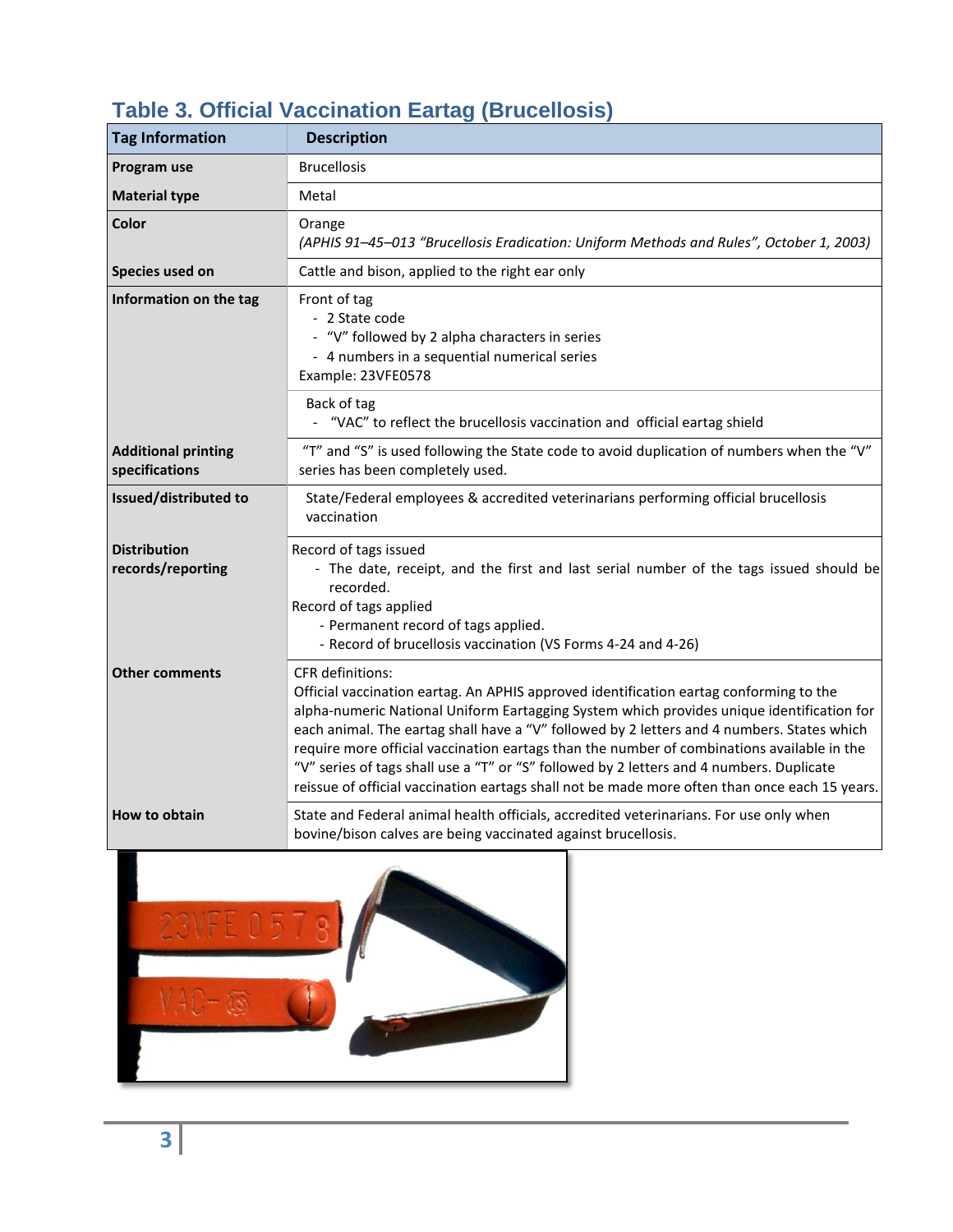## **Table 4. National Uniform Eartagging System – NUES Tag**

#### *9-character Format*

*(Commonly referred to as a "Silver" or "Brite" tag)*

| <b>Tag Information</b>                       | <b>Description</b>                                                                                                                                                                                                                                                                                     |  |
|----------------------------------------------|--------------------------------------------------------------------------------------------------------------------------------------------------------------------------------------------------------------------------------------------------------------------------------------------------------|--|
| Program use                                  | Not a specific disease program tag                                                                                                                                                                                                                                                                     |  |
| <b>Material type</b>                         | Primary metal. Small plastic tag options have also been approved.                                                                                                                                                                                                                                      |  |
| Color                                        | Silver and some color options (orange is reserved for brucellosis vaccination)                                                                                                                                                                                                                         |  |
| Species used on                              | Cattle most common. Acceptable for other species except sheep/goats.                                                                                                                                                                                                                                   |  |
| Information on the tag                       | Front of tag<br>- 2 numeric representing State or Tribal code, or 2 alpha characters for<br>State postal abbreviation or Tribal code<br>- 3 alpha characters in an alphabetical series (omit "V" and "T" as first<br>alpha in the series)<br>- 4 digits in a sequential series<br>Example: 60 ABC 0502 |  |
|                                              | Back of tag<br>- Official eartag shield<br>- "VS" is imprinted adjacent to the shield on tags purchased by APHIS VS<br>"VS" is not imprinted on NUES tags purchased by States or Tribes.                                                                                                               |  |
| <b>Additional printing</b><br>specifications | Printing other information is allowed as long as the print size specification of<br>the required information is maintained.                                                                                                                                                                            |  |
| Issued/distributed to                        | Federal & State animal health officials, accredited veterinarians.<br>Distribution directly to producers from accredited veterinarians or State/Tribe<br>Animal Health Officials is optional and determined by the State or Tribe.                                                                     |  |
| <b>Distribution records/reporting</b>        | Tag distribution records maintained by the State or Tribe. In some States, the<br>administration of the NUES tags may be shared with the VS Area office. The<br>Animal Identification Management System may be used for maintaining the<br>distribution records.                                       |  |
| <b>Other comments</b>                        | States and Tribes may have up to 2 NUES tag types provided through the<br>APHIS warehouse. Options could include using an alpha prefix instead of the<br>standard numeric format or a different color.                                                                                                 |  |
| <b>How to obtain</b>                         | Contact the State and Federal animal health officials, Tribal authority, or<br>accredited veterinarians. Approved NUES tag listing is provided at:<br>http://www.aphis.usda.gov/traceability/downloads/ADT device nues.pdf.                                                                            |  |

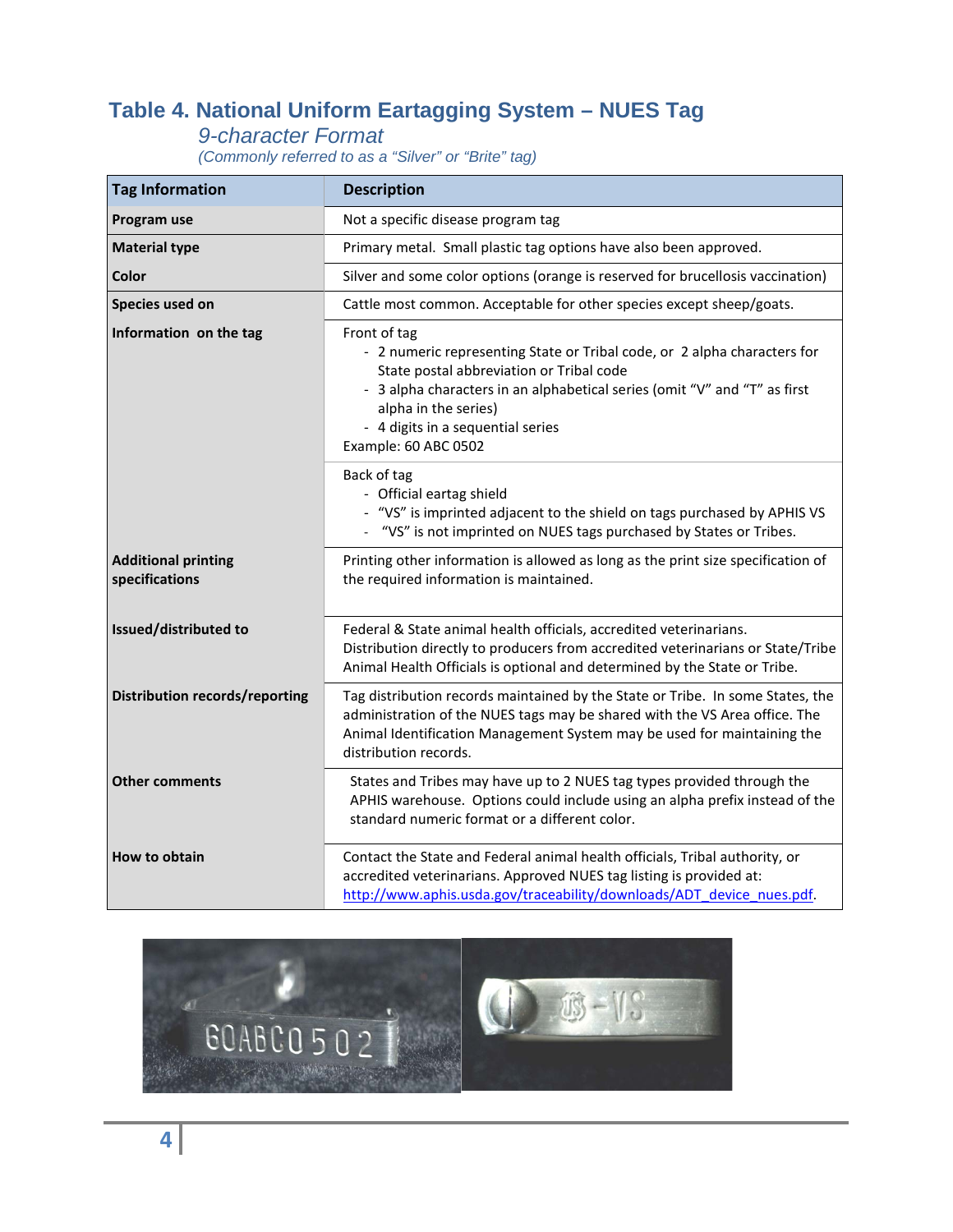## **Table 5. National Uniform Eartagging System – NUES Tag**

*8-character Format with State/Tribe numeric code*

| <b>Tag Information</b>                       | <b>Description</b>                                                                                                                                                                                                                                                                                                                                                        |  |
|----------------------------------------------|---------------------------------------------------------------------------------------------------------------------------------------------------------------------------------------------------------------------------------------------------------------------------------------------------------------------------------------------------------------------------|--|
| Program use                                  | 8 character NUES tags with State/Tribe numeric code are not used for a<br>$\qquad \qquad \blacksquare$<br>specific disease program and may not be used in place of a scrapie program<br>tag for sheep and goats<br>NOTE: 8 character NUES tags with State/Tribe alpha code are reserved for the<br>scrapie program. See scrapie program serial tags for more information. |  |
| <b>Material type</b>                         | Metal                                                                                                                                                                                                                                                                                                                                                                     |  |
| Color                                        | Silver and other color options                                                                                                                                                                                                                                                                                                                                            |  |
| Species used on                              | Most commonly used on species with smaller ears (deer/elk, swine, etc.,<br>except sheep and goats).                                                                                                                                                                                                                                                                       |  |
| Information on the tag                       | Front of tag<br>- 2 numeric characters representing State or Tribal code<br>or<br>2 alpha characters for State postal abbreviation for scrapie program tags<br>- 2 alpha characters in an alphabetical series<br>- 4 digits in a sequential series<br>Example: 23BG0575                                                                                                   |  |
|                                              | Back of tag<br>- Official eartag shield<br>- "VS" is imprinted adjacent to the shield on tags procured by APHIS VS<br>- "VS" is not imprinted on NUES tags purchased by States or Tribes.                                                                                                                                                                                 |  |
| <b>Additional printing</b><br>specifications | Printing other information is allowed as long as the print size specification of<br>the required information is maintained.                                                                                                                                                                                                                                               |  |
| Issued/distributed to                        | Federal & State animal health officials, accredited veterinarians.<br>Distribution to producers through accredited veterinarians or State/Tribe<br>Animal Health Officials is optional and determined by the State or Tribe<br>according to VS Memorandum 578.12 revised March 15, 2011.                                                                                  |  |
| <b>Distribution records/reporting</b>        | Tag distribution records maintained by the State or Tribe. In some States, the<br>administration of the NUES tags may be shared with the AVIC office. The<br>Animal Identification Management System may be used for maintaining the<br>distribution records.                                                                                                             |  |
| <b>Other comments</b>                        |                                                                                                                                                                                                                                                                                                                                                                           |  |
| How to obtain                                | Contact the State and Federal animal health officials, Tribal authority,<br>accredited veterinarians. Approved NUES tag listing is provided at:<br>http://www.aphis.usda.gov/traceability/downloads/ADT device nues.pdf.                                                                                                                                                  |  |
|                                              |                                                                                                                                                                                                                                                                                                                                                                           |  |

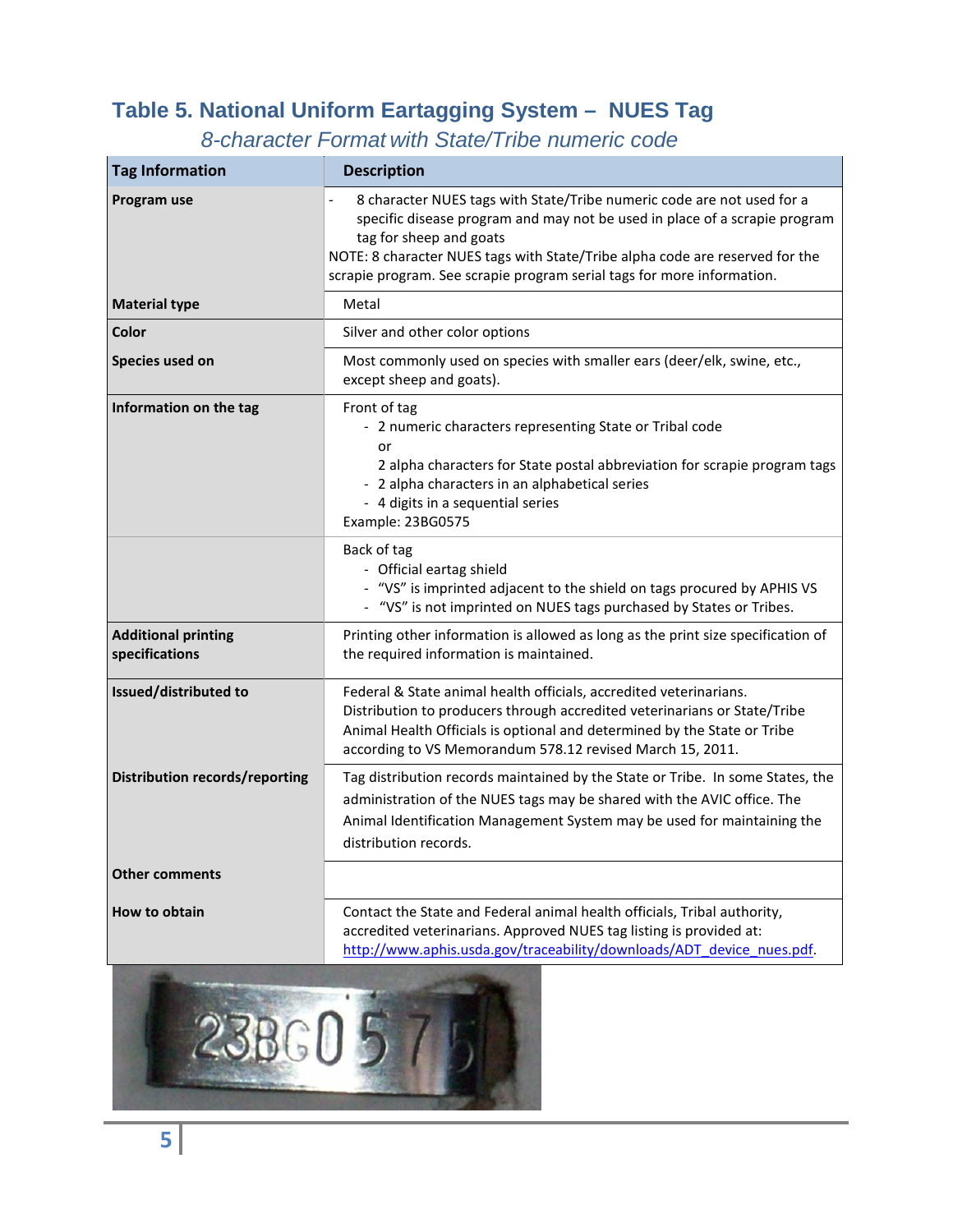| <b>Tag Information</b>                                                                                                                                                                                   | <b>Description</b>                                                                                                                                                                                                                                                                                                                                                                                                                                                                                                                                                                                                                                                                                                    |  |
|----------------------------------------------------------------------------------------------------------------------------------------------------------------------------------------------------------|-----------------------------------------------------------------------------------------------------------------------------------------------------------------------------------------------------------------------------------------------------------------------------------------------------------------------------------------------------------------------------------------------------------------------------------------------------------------------------------------------------------------------------------------------------------------------------------------------------------------------------------------------------------------------------------------------------------------------|--|
| Program use                                                                                                                                                                                              | Applicable for all official identification requirements                                                                                                                                                                                                                                                                                                                                                                                                                                                                                                                                                                                                                                                               |  |
| <b>Material type</b>                                                                                                                                                                                     | Plastic: With or without RFID                                                                                                                                                                                                                                                                                                                                                                                                                                                                                                                                                                                                                                                                                         |  |
| <b>Color</b>                                                                                                                                                                                             | Various colors                                                                                                                                                                                                                                                                                                                                                                                                                                                                                                                                                                                                                                                                                                        |  |
| Species used on                                                                                                                                                                                          | Various sizes and shapes. Eartags are approved separately and specify for<br>which species they can be used. Either ear application, but left ear<br>recommended to avoid conflict with placing of brucellosis calfhood<br>vaccination tattoo in right ear of female bovine/bison eligible calves.                                                                                                                                                                                                                                                                                                                                                                                                                    |  |
| Information on the tag<br>For describing 2-piece tags, the<br>designation of "Tag Piece A," is<br>the piece attached to the inside<br>of the animal's ear (visual from<br>the front of the animal). "Tag | Tag Piece A: Inside of ear; visible from the front of the animal<br>Official eartag shield<br>15-digit code with 840 as first 3 digits (numeric code for USA)<br>Manufacturer's logo or trademark (printed or impression of)<br>2D symbology code representing the AIN (tags printed after July, 2013)                                                                                                                                                                                                                                                                                                                                                                                                                |  |
| Piece B" is the piece attached to<br>the outside of the animal's ear<br>(visual from behind the animal).                                                                                                 | Tag Piece B: Outside the ear; visible from behind the animal<br>Official eartag shield<br>UNLAWFUL TO REMOVE<br>Imprinting the AIN on Tag Piece B is optional. If this is the case, the tag set is<br>$\qquad \qquad \blacksquare$<br>packaged so that the tag pieces stay together as a pair before being applied.<br>Note: Print specification for swine tags is different due to species anatomical<br>differences in providing functional visibility of information imprinted on swine tags.                                                                                                                                                                                                                      |  |
| <b>Additional printing</b><br>specifications                                                                                                                                                             | All tags have minimum print size specifications for required information<br>imprinted on the tags. Other information, most applicable to the panel tags,<br>may be imprinted on the tag if it does not reduce the readability of the<br>required information.<br>Tags with RFID must have all 15 digits of the AIN printed on the tag pieces that<br>contain the transponder.                                                                                                                                                                                                                                                                                                                                         |  |
| Issued/distributed to                                                                                                                                                                                    | USDA approves all "840" AIN devices and allocates AINs only to authorized<br>manufacturers that use the numbers on approved devices.<br>AIN manufacturers distribute tags through AIN managers with whom they<br>have an agreement and directly to State/Federal animal health officials. AIN<br>manufacturers may be AIN managers.                                                                                                                                                                                                                                                                                                                                                                                   |  |
| <b>Distribution records/reporting</b>                                                                                                                                                                    | The entity (animal health officials or AIN manufacturer or managers) that<br>provides the tag to the producer is responsible for having the distribution<br>records entered/submitted to the Animal Identification Management System<br>(AIMS). Likewise, if the tag is distributed to an AIN distributor, the distribution<br>record is to be submitted to the AIMS. When issued for sheep and goats, the<br>tag record must be administered through the scrapie program tag application<br>of AIMS.<br>A premises identification number (PIN) or Location Identifier (LID) of the farm<br>or ranch is required and is used for reporting the distribution record to the<br>Animal Identification Management System. |  |
| <b>Other comments</b>                                                                                                                                                                                    | Tag pairs displaying the same AIN (duplicate AINs) are available for application                                                                                                                                                                                                                                                                                                                                                                                                                                                                                                                                                                                                                                      |  |

# **Table 6. Animal Identification Number (AIN) "840" Tags**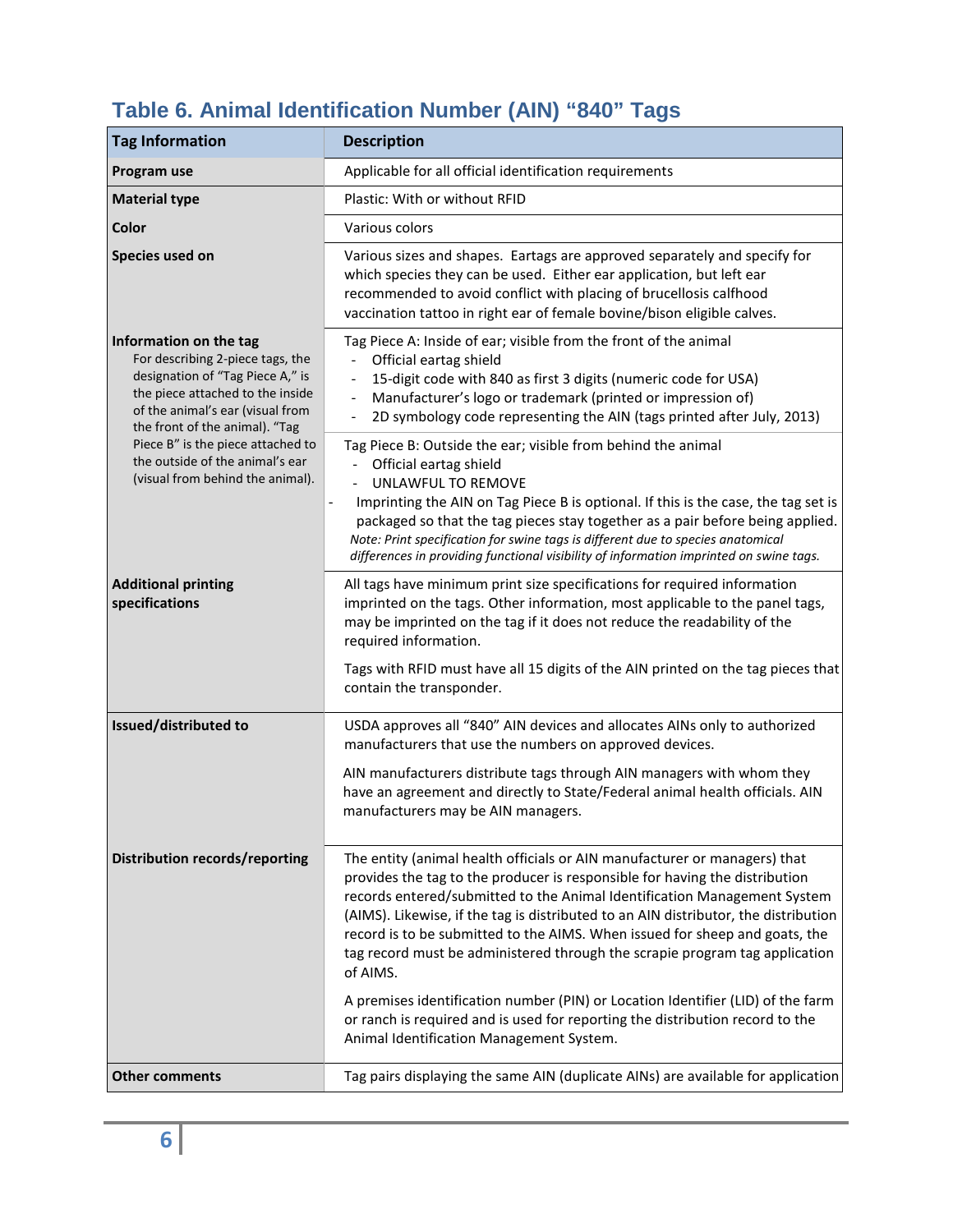|               | to the same animal only (combination of visual tags or visual and RFID).                                                                                                                                                                                                                           |
|---------------|----------------------------------------------------------------------------------------------------------------------------------------------------------------------------------------------------------------------------------------------------------------------------------------------------|
| How to obtain | Producers and State Animal Health Officials may purchase AIN tags from AIN<br>managers representing authorized AIN tag manufacturers (contact AIN<br>manufacturers for information on their AIN managers). See listing at:<br>http://www.aphis.usda.gov/traceability/downloads/AIN device list.pdf |

# **AIN Tags with 840 prefix**

| AIN Panel Tag (Visual Only)                                                 | <b>AIN RF Button Tags</b>                                                                                         | <b>AIN RF Panel Tags</b>                          |
|-----------------------------------------------------------------------------|-------------------------------------------------------------------------------------------------------------------|---------------------------------------------------|
| 840 003 123 456 789<br>Altler<br>REMOVE                                     |                                                                                                                   | <b>UNLAWFUL TO REMOVE</b><br>840 003 123 456 789  |
| <b>Example of "Industry Logo" AIN Tag</b>                                   | Paired AIN Visual/RFID Tag Set                                                                                    |                                                   |
| @ 840 003 123 456 789<br>1015699<br>OK <sub>01</sub><br><b>ANGUS SOURCE</b> | 800<br><b>ÜS</b><br>123<br><b>BAO 023</b><br>840 003 123 456 789<br><b>US</b> YUTHER<br><b>UNLAWFUL TO REMOVE</b> | 09,099<br><b>ONLA</b><br><b>FOVE</b><br><b>JS</b> |